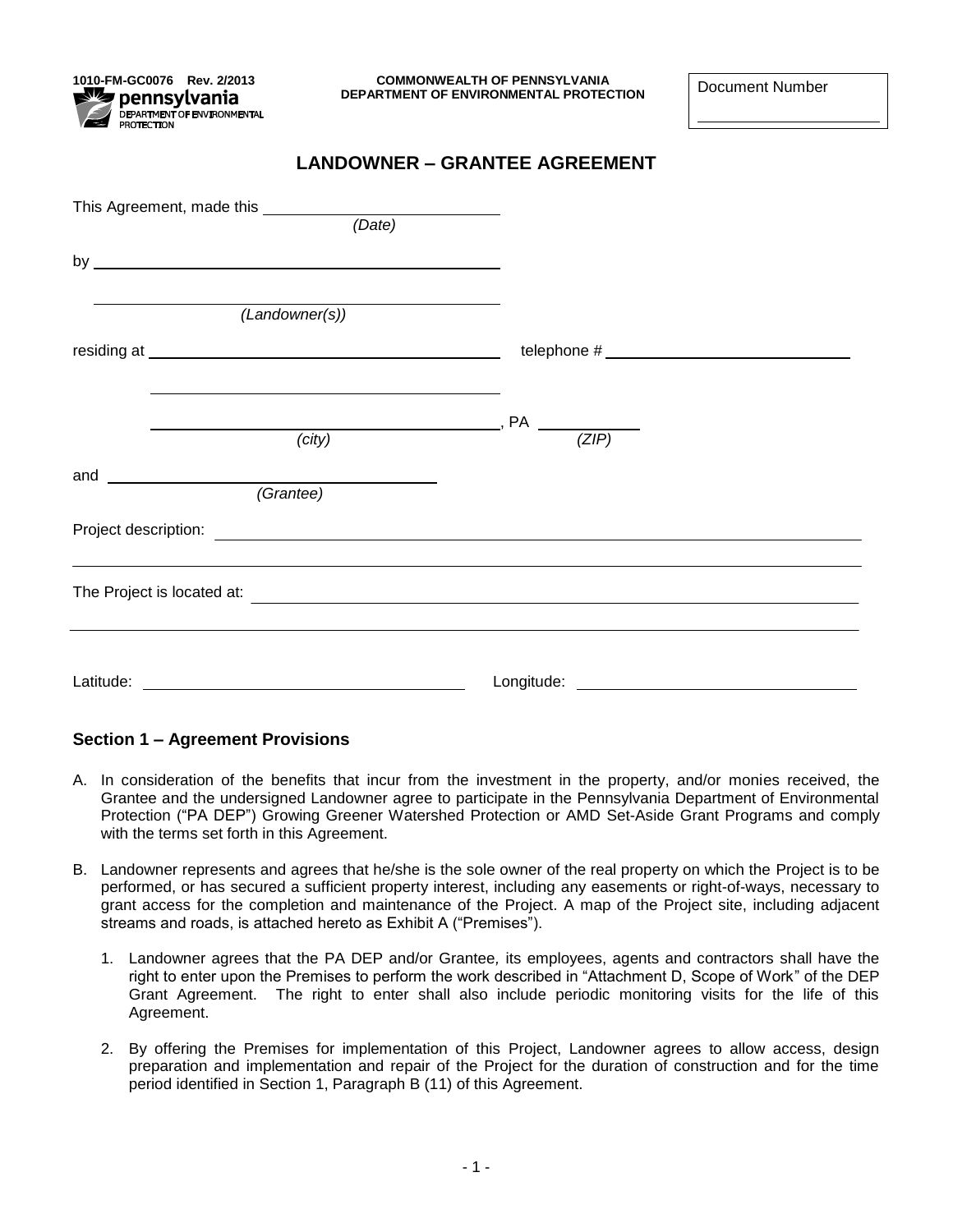- 3. Grantee agrees that the Conservation Practices/Best Management Practices ("CP/BMPs") needed to correct the problems identified in "Attachment D, Scope of Work" of the DEP Grant Agreement shall be performed according to the *(Check all that apply)*:
	- a) The NRCS Pennsylvania Field Office Technical Guide,
	- b) The Guidelines for Natural Stream Channel Design in Pennsylvania,
	- c) The USDA NRCS National Engineering Handbook,
	- d) A Handbook for Constructed Wetlands, Volume 4, Coalmine Drainage,
	- e) The Stormwater Best Management Practices Manual,
	- f) Plans developed by or certified by a Registered Professional Engineer and approved by PA DEP.
- 4. The CP/BMPs shall be maintained pursuant to Section 2, Paragraph C of this Agreement.
- 5. The  $\Box$  Landowner  $\Box$  Grantee shall be responsible for adherence to the standards set forth in Section 2, Paragraph C and shall not act in any manner inconsistent with the terms of this Agreement.
- 6. The  $\Box$  Landowner  $\Box$  Grantee agrees not to destroy, alter or modify the CP/BMPs, except to perform needed repairs, for the period covered by this Agreement, nor to undertake any action on land under the Landowner's control which tends to defeat the purposes of this Agreement.
- 7. Any marketable credits toward nutrient effluent limits (nutrient reduction credits) that may be realized on account of the Commonwealth funded portion of this Project and recognized by the DEP, are the property of the Commonwealth of PA, which maintains full ownership thereof. The Landowner and Grantee recognize and release all rights, claims, title or ownership to the nutrient reduction credits that are generated as a result of the Commonwealth funded portion of the work specified in this Agreement, for the time period covered by this Agreement.
- 8. Any aquatic resource compensation credits, including but not limited to wetland, waterway, aquatic habitat, floodplain or riparian credits, realized from the Commonwealth funded portion of the project, and recognized by the Pennsylvania Department of Environmental Protection, are the property of the Commonwealth of Pennsylvania, which maintains full ownership thereof. The Landowner and Grantee recognize and release all rights, claims, title or ownership to the aquatic resource compensation credits, in perpetuity, that are generated as a result of the Commonwealth funded portion of the work specified in this Agreement.
- 9. Landowner agrees to refund all or part of the grant money paid to it, as determined by the Grantee and DEP, if before the expiration of the term of this Agreement, the Landowner (a) destroys, alters or modifies the CP/BMPs installed, or (b) voluntarily relinquishes control or title to the land on which the CP/BMPs have been established, and the new landowner and/or operator of the land does not agree to maintain the CP/BMPs for the remainder of the term of this Agreement. If the new landowner agrees to assume Landowner's obligations and to maintain the CP/BMPs for the remainder of the term of this Agreement, then a new Landowner-Grantee Agreement shall be executed by the new landowner.
- 10. This Agreement shall be binding on the parties, their heirs, legal representatives, successors, and assigns.
- 11. The term of this Agreement shall be for the duration of Project construction and a period of 20 years thereafter.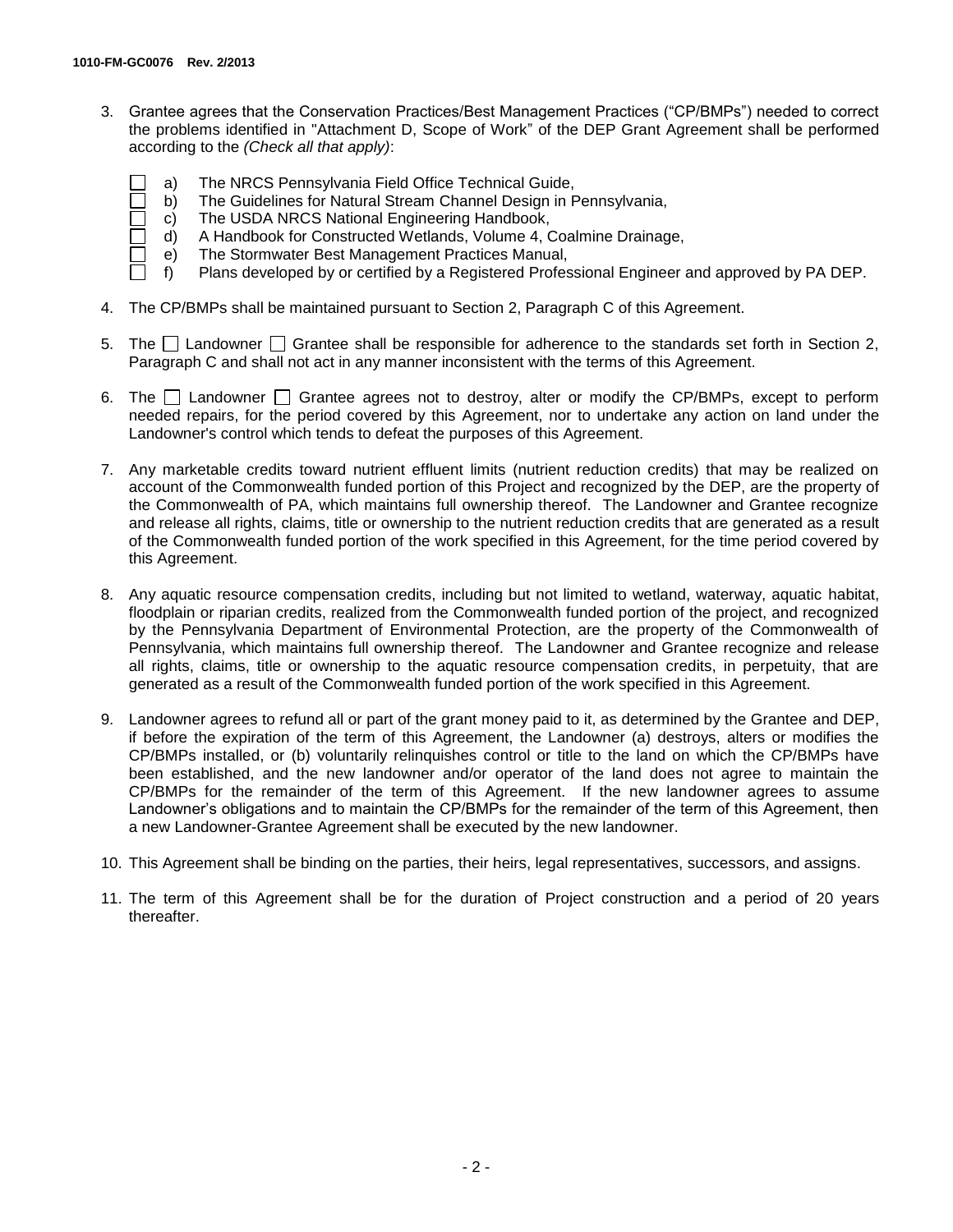# **Section 2 – Additional Agreement Provisions**

#### A. Tenant provision

| "Landowner" is a Tenant under a                                                                                                                                                                                                      |                            |                 |  |  |
|--------------------------------------------------------------------------------------------------------------------------------------------------------------------------------------------------------------------------------------|----------------------------|-----------------|--|--|
|                                                                                                                                                                                                                                      | (Term of Lease)            | (Oral/Written)  |  |  |
| Lease agreement effective <b>Exercise Access and Contract and Contract and Contract and Contract and Contract and Contract and Contract and Contract and Contract and Contract and Contract and Contract and Contract and Contra</b> | ____________________, with |                 |  |  |
|                                                                                                                                                                                                                                      | (Date)                     | (Landlord Name) |  |  |
|                                                                                                                                                                                                                                      | (Address)                  |                 |  |  |
| Landowner enters this Agreement subject to the superior rights of the landlord in the Premises, and for a term<br>subject to the duration of Landowner's leasehold interest.                                                         |                            |                 |  |  |
| Special Conditions (Site specific concerns)<br>В.                                                                                                                                                                                    |                            |                 |  |  |
|                                                                                                                                                                                                                                      |                            |                 |  |  |
|                                                                                                                                                                                                                                      |                            |                 |  |  |
|                                                                                                                                                                                                                                      |                            |                 |  |  |
|                                                                                                                                                                                                                                      |                            |                 |  |  |

C. Operation, Maintenance and Repair Plan (To be attached)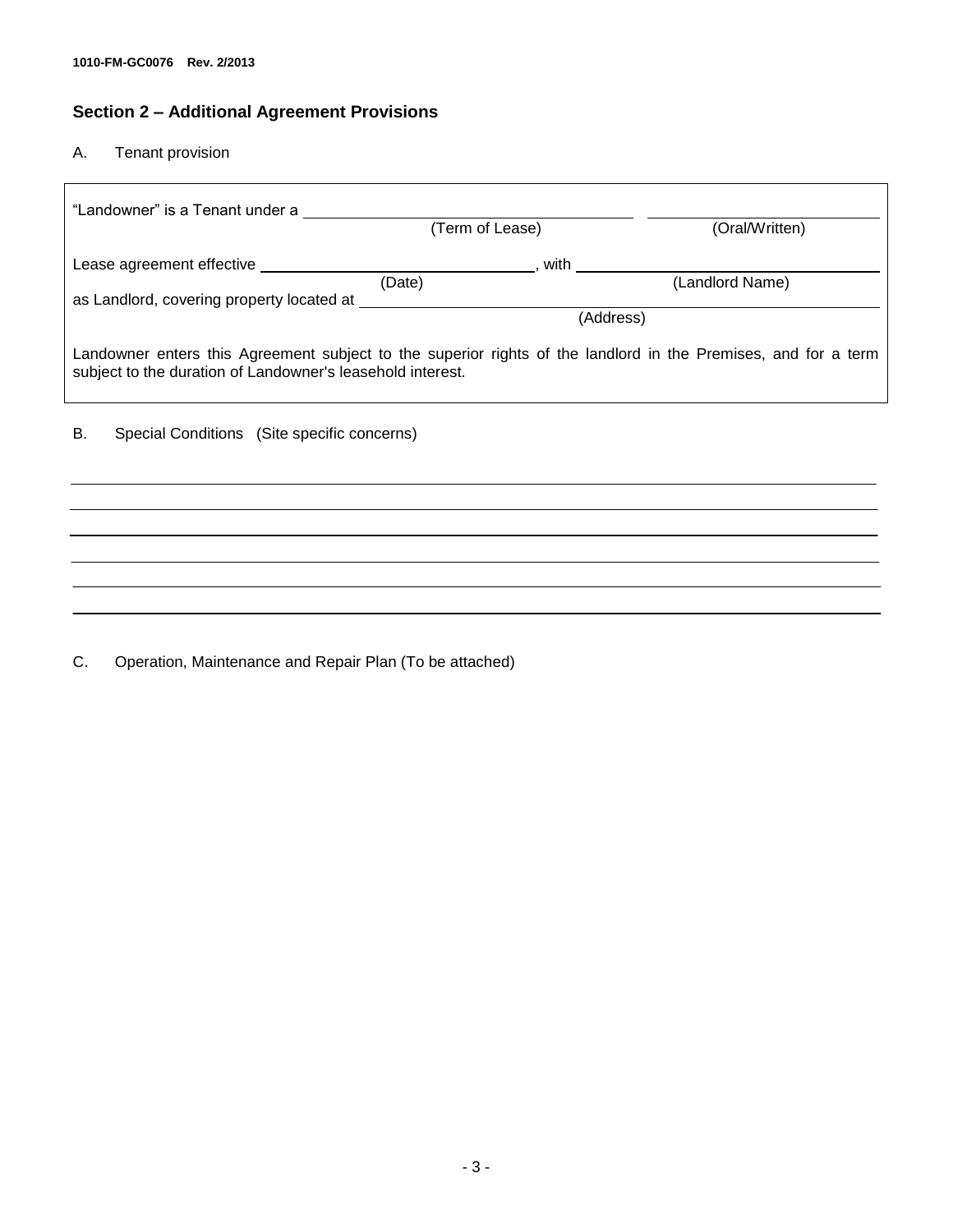## **Section 3 – Agreement Signatures**

| (Landowner Signature)                                                        | (Date) |
|------------------------------------------------------------------------------|--------|
| (Landowner Name Please Print)                                                | (Date) |
| (Landowner Signature)                                                        | (Date) |
| (Landowner Name Please Print)                                                | (Date) |
| (Grantee Representative Signature)<br>Must be an officer of the organization | (Date) |
| (Grantee Representative Please Print)                                        | (Date) |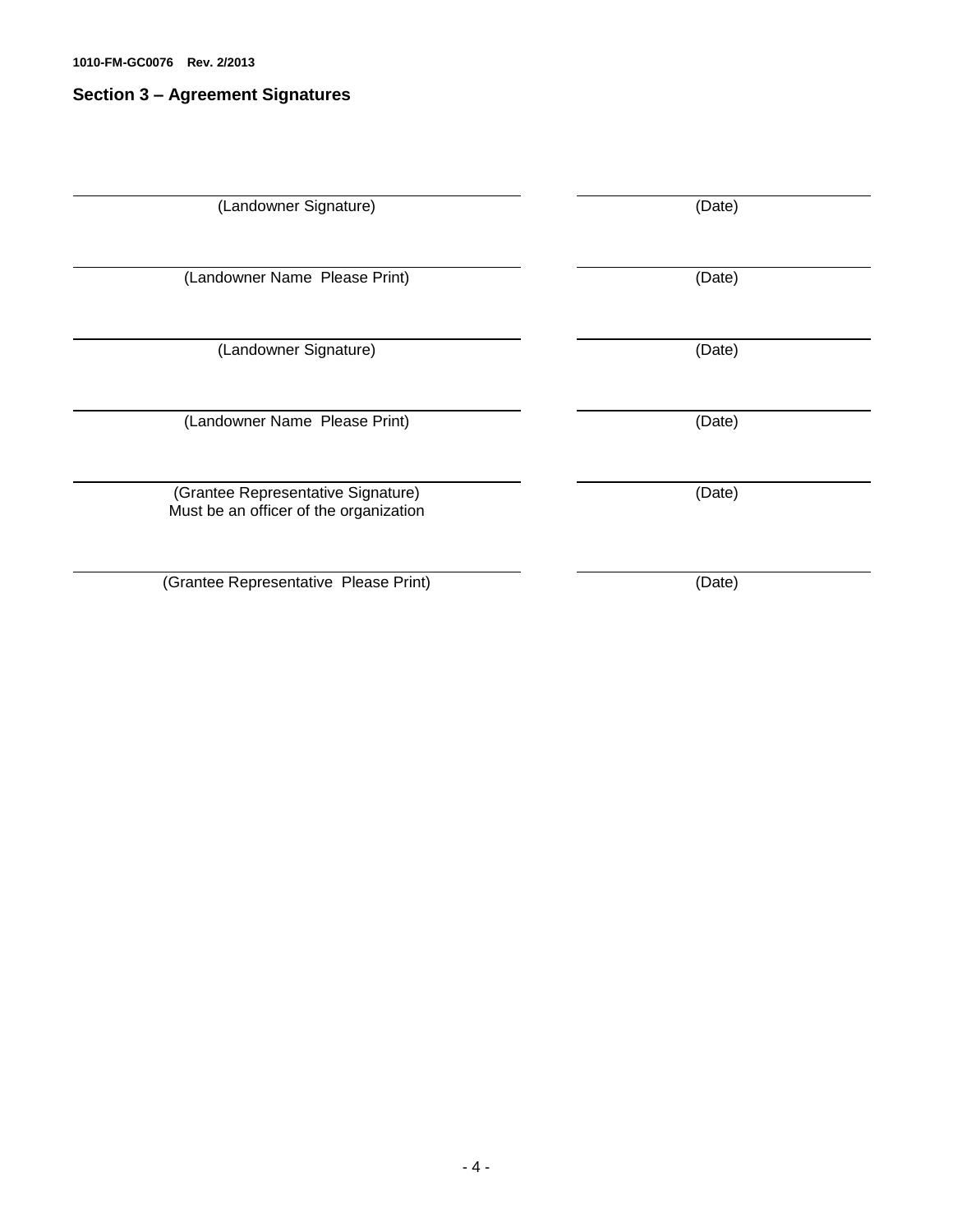## **OPERATION, MAINTENANCE AND REPAIR PLAN**

Proper operation and maintenance of Best Management Practices "(BMPs)" is critical for their success and longevity. The goal of this project is the establishment of

for improvement of water quality.

(List BMPs)

1) Components of the Project (List all practices being installed within this project):

- 2) Parties agree to perform all Maintenance Tasks as described in the chart at the end of this document.
- 3) Allowed activities:
	- $\bullet$
	- $\bullet$
	- $\bullet$

Prohibited activities:

- $\bullet$ 
	-
- $\bullet$  $\bullet$
- 4) The  $\Box$  Landowner(s)  $\Box$  Grantee shall be considered to be in breach of this Agreement if he/she does not maintain and repair the project in compliance with this plan or willfully neglects any other terms of this agreement.
- 5) The  $\Box$  Landowner(s)  $\Box$  Grantee agrees to comply with all Federal, State, local laws, rules and regulations. This would include noxious weed control.
- 6) The  $\Box$  Landowner(s)  $\Box$  Grantee shall be responsible for all normal, routine maintenance and normal, routine repair of the site and project.
- 7) Other Special Conditions:
	- $\bullet$  $\bullet$
	-
	- $\bullet$
	- $\bullet$